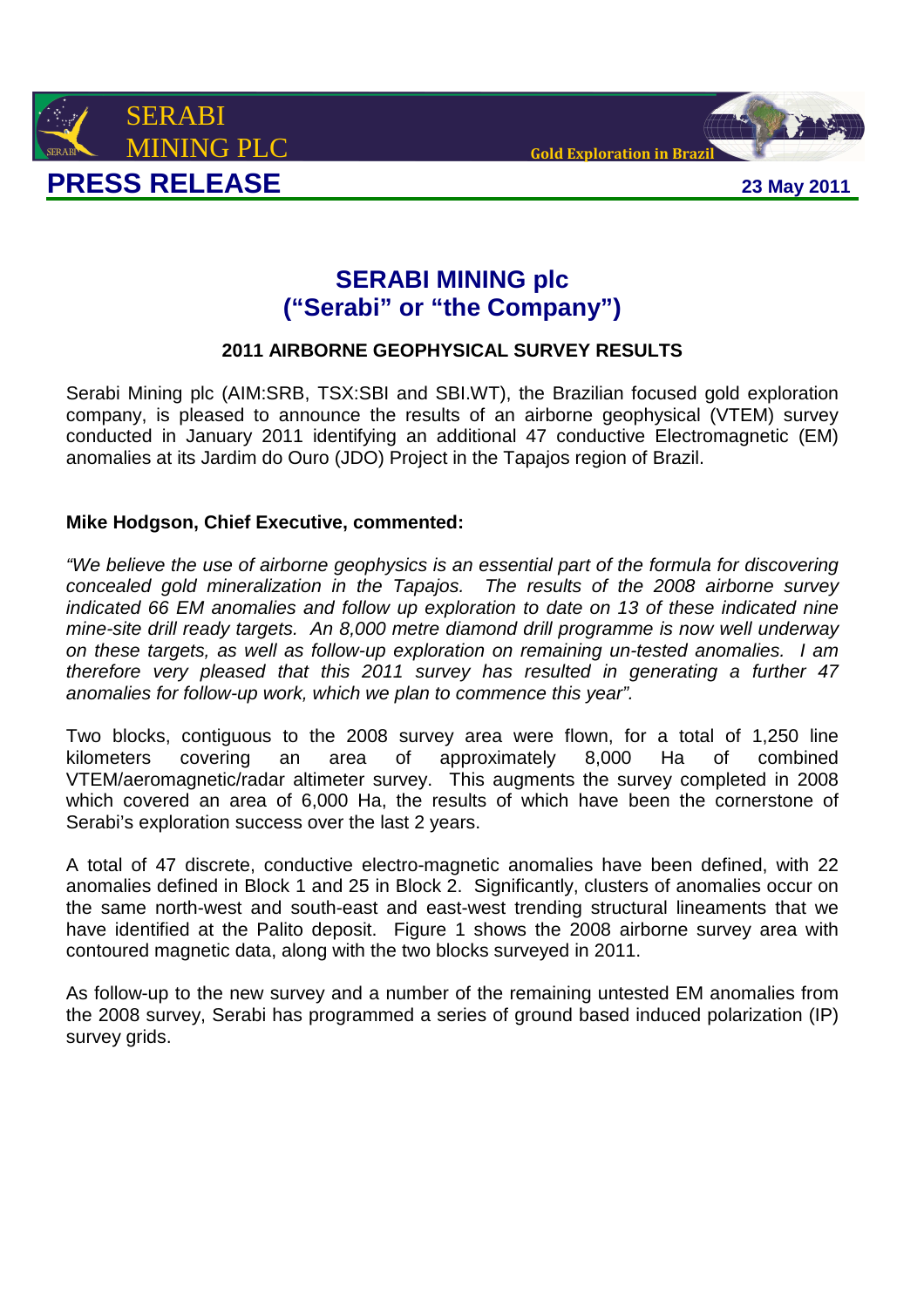

**Figure 1: Plan showing 2011 VTEM survey areas and anomalies along with imaged magnetic data (RTP) from the 2008 survey and identified target zones.** 

It is anticipated that approximately 55 line kilometers of 200m spaced traverses, covering several of the EM conductors, as well as extending previous IP survey grids, will commence in the third quarter of 2011. Results and modeling are expected to define further exploration drill targets in the fourth quarter 2011.

In addition to the VTEM survey, the magnetic data from the 2008 and 2011 airborne geophysical survey have been integrated and re-processed and the results (shown in Figure 2) have had a significant impact on the structural interpretation of the JDO project area. The mineralization at Palito is structurally controlled, and consistently follows the 310° regional strike observed in the Tapajos. The main zone of the Palito resource, has been traced over a strike length of around 1km; however, the re-processing of the magnetic datasets suggest the structural zone that hosts the main Palito deposit may well be substantially longer than originally interpreted, possibly extending as far to the south-east as the Currutela target currently being drilled. The re-interpretation also suggests a number of sub-parallel trending lineaments also exist. These also exhibit substantially greater strike lengths than first thought.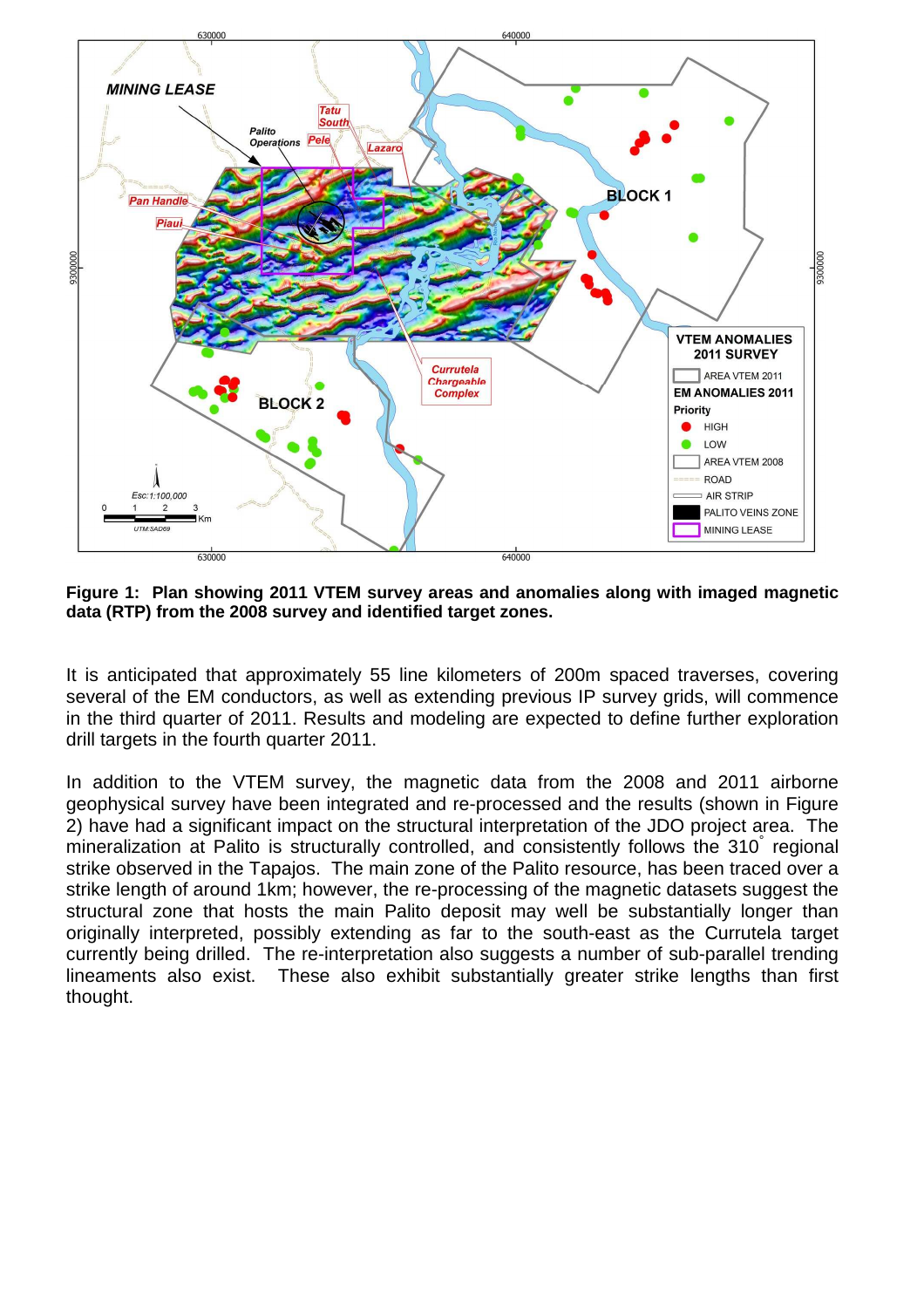

**Figure 2: Aeromagnetic (RTP) image showing interpreted structural trends and VTEM conductors.** 

### **Enquiries:**

| <b>Serabi Mining plc</b><br><b>Michael Hodgson</b><br><b>Chief Executive</b>                            | Tel: 020 7246 6830<br>Mobile: 07799 473621 |
|---------------------------------------------------------------------------------------------------------|--------------------------------------------|
| <b>Clive Line</b><br><b>Finance Director</b>                                                            | Tel: 020 7246 6830<br>Mobile: 07710 151692 |
| Email: contact@serabimining.com<br>Website: www.serabimining.com                                        |                                            |
| <b>Beaumont Cornish Limited</b><br><b>Nominated Adviser</b><br><b>Roland Cornish</b><br>Michael Cornish | Tel: 020 7628 3396<br>Tel: 020 7628 3396   |
| <b>Hybridan LLP</b><br><b>UK Broker</b><br><b>Claire Noyce</b>                                          | Tel: 020 7947 4350                         |
| <b>Farm Street Communications</b><br><b>Public Relations</b><br>Simon Robinson                          | Tel: 07593 340107                          |
| <b>Fig House Communications</b><br><b>Investor Relations</b><br>Rebecca Greco                           | Tel: + 1 416 822 6483                      |

Copies of this release are available from the Company's website at www.serabimining.com